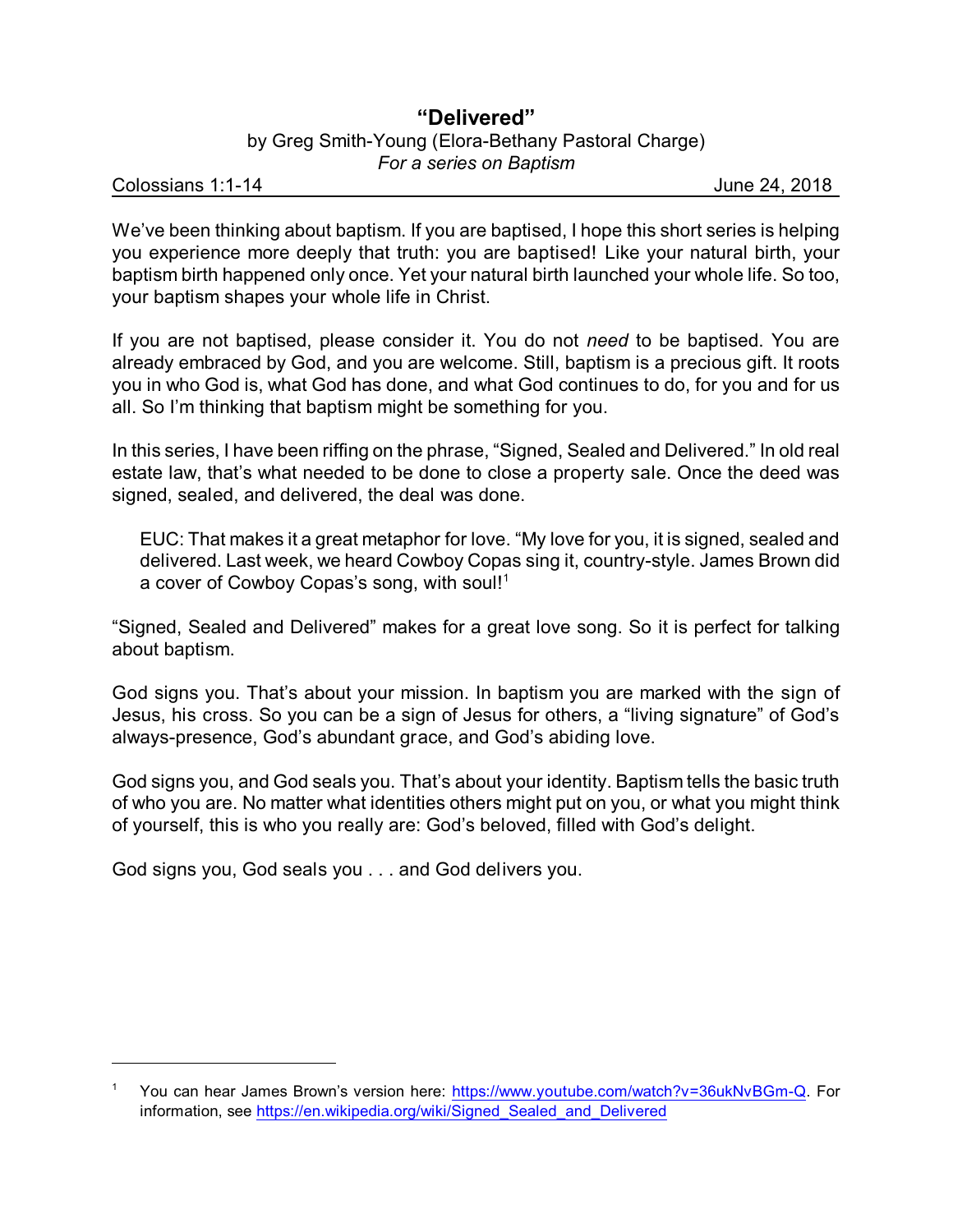When you give something to someone — a property deed, a letter, a speech, your heart  $-$  you deliver it.<sup>2</sup>

"Deliver" has a more basic meaning, though. "Deliver" means "to make free."<sup>3</sup> You are delivered when you are rescued from something that threatens you or imprisons you. We pray this: "Lead us not into temptation, but *deliver* us from evil." You are delivered when you are set free and released.

God has delivered you.

Last week, we heard from a letter Paul wrote to Jesus' people in the city of Ephesus. Today we hear the beginning of another letter, one he wrote (along with his colleague Timothy) to folks living up the road from Ephesus in the town of Colossae.

Read the Scripture by clicking [here](https://www.biblegateway.com/passage/?search=Colossians+1%3A1-14&version=CEB).

III

This Colossians letter has a message: Jesus is enough.<sup>4</sup> Our faith rests on this. Our love grows from this. Everything that needs to be done, Jesus has done. This is our hope. Jesus is enough.

Jesus has freed you. You are delivered. He has done enough.

Listen again to how that beginning bit of the letter we heard concludes:

*[God the Father] has delivered us from the power of darkness, and transferred us into the kingdom of his beloved Son. He is the one in whom we have redemption, the forgiveness of sins.*

<sup>2</sup> "Deliver" can also be about when someone is handed over. Jesus was *delivered* to the court that tried him, *delivered* to the governor who condemned him, then *delivered* to the cross for execution.

<sup>3</sup> Through Middle English and Old French, "deliver" comes from the Latin *de libero* ("to set free").

<sup>4</sup> "Colossians . . . appears to have been written for one purpose: to convince its recipients that Christ is sufficient for their spiritual liberation and life. They should therefore resist the temptation to engage in practices that purport to supplement, but actually supplant (as far as Paul is concerned), their participation in Christ's death and resurrection." Michael J. Gorman, Apostle of the Crucified Lord: A Theological Introduction to Paul and His Letters (Grand Rapids: Eerdmans, 2004), 471f.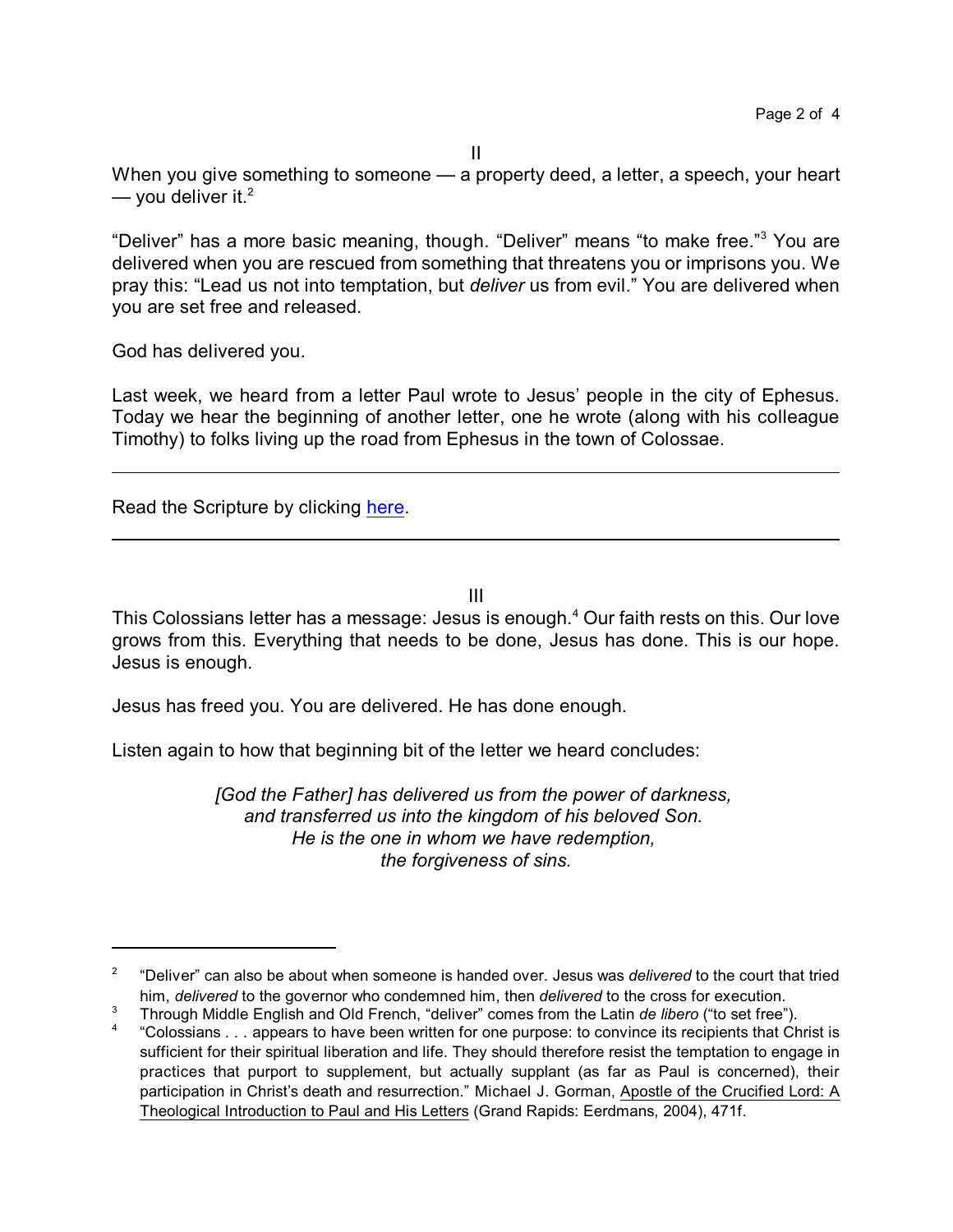Those two sentences drip with freedom.

- *"Delivered from the power of darkness."* We had been held captive to forces and fictions, evil influences and deceptive delusions. This captivity looks different in each person, but the verdict is the same: no one is free ...
- ... except that we are "transferred" into Jesus' new kingdom. God has carried us across the border, where we are met, not with fences and separation, lies and cruelty, suspicion and hatred  $-$  yes, I know the news.<sup>5</sup> Jesus welcomes us with love.
- In Jesus we have "redemption." "Redemption" happens when a price is paid to secure a captive's release. Jesus paid the price for us who were broke.
- So we have "the forgiveness of sins." Forgiveness frees us from guilt and condemnation for wrongs we have done and cannot undo. Freedom restores love.

IV

We're going to sing about this.

[EUC: No not with James Brown. With Charles Wesley who, I admit, is harder to boogie to.]

Charles Wesley wrote "O For a Thousand Tongues to Sing," to celebrate an anniversary. A year earlier he was sick in bed. He was in turmoil, questioning his faith in God. Friends came and cared for him: his body and his soul. He immersed in his Bible, and God moved him. Trust in God was returned to him, and his body was restored to health. He wrote this song a year later to celebrate it. He called it "For the Anniversary Day of One's Conversion."<sup>6</sup>

Those who put together our Voices United hymn book wanted to include Wesley's song, but they had to choose. His original composition had 18 verses! They had to pick which to include. They did a good job, but I do think they made a mistake. They left out a very important verse.<sup>7</sup> So we're going to sing the song using the words printed in your bulletin [and on the screen] to get that verse back in.

It's verse 4. *He breaks the power of cancelled sin, he sets the prisoner free; his blood can make the foulest clean; his blood availed for me.*

<sup>&</sup>lt;sup>5</sup> [https://en.wikipedia.org/wiki/Trump\\_administration\\_family\\_separation\\_policy](https://en.wikipedia.org/wiki/Trump_administration_family_separation_policy)<br>bttps://en.wikipedia.org/wiki/O\_fax\_a\_Thawaad\_Tazawaa\_ta\_Sixa

 $\frac{6}{7}$  [https://en.wikipedia.org/wiki/O\\_for\\_a\\_Thousand\\_Tongues\\_to\\_Sing](https://en.wikipedia.org/wiki/O_for_a_Thousand_Tongues_to_Sing)

Voices United, #326.